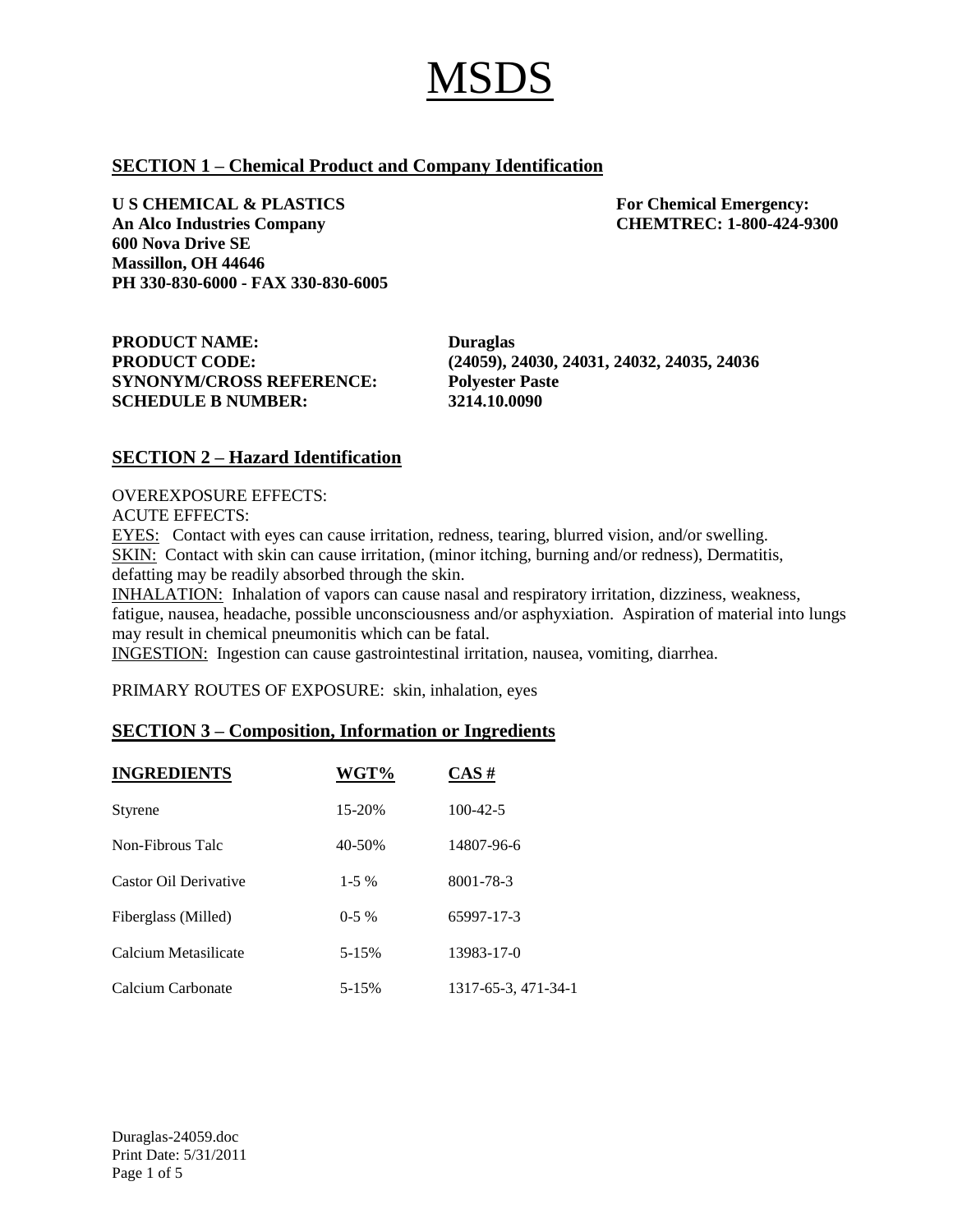# **SECTION 4 – First Aid Measures**

INHALATION: If inhaled, remove victim from exposure to a well-ventilated area. Make them comfortably warm, but not hot. Use oxygen or artificial respiration as required. Consult a physician.

SKIN: For skin contact, wash promptly with soap and excess water.

EYES: For eye contact, flush promptly with excess water for at least fifteen minutes. Consult a physician. INGESTION: If ingested, do not induce vomiting. Give victim a glass of water. Call a physician immediately.

# **SECTION 5 – Fire-Fighting Measures**

FLASH POINT: 89°F/31.7°C Seta Flash Closed cup LOWER FLAMMABLE LIMIT %: N/E UPPER FLAMMABLE LIMIT %: N/E FIRE EXTINGUISHING MEDIA: Carbon Dioxide, Dry Chemical, Foam SPECIAL FIRE FIGHTING PROCEDURES: Fight like a fuel oil fire. Cool fire exposed containers with water spray. Firefighter should wear OSHA/NIOSH approved self-contained breathing apparatus. UNUSUAL FIRE AND EXPLOSION HAZARD: Closed containers exposed to high temperatures, such as fire conditions may rupture.

# **SECTION 6 – Accidental Release Measures**

SPILLS, LEAK OR RELEASE: Ventilate area. Remove all possible sources of ignition. Avoid prolonged breathing of vapor. Contain spill with inert absorbent.

# **SECTION 7 – Handling and Storage**

STORAGE AND HANDLING: Use with adequate ventilation. Avoid contact with eyes and skin. Avoid breathing vapors. Do not store the product above 100°F/38°C. Do not flame, cut, braze weld or melt empty containers. Keep the product away from heat, open flame, and other sources of ignition. Avoid contact with strong acids, alkalis, and oxidizers.

| <b>INGREDIENTS</b>    | $CAS \#$            | <b>TLV/PEL</b>                                                                              |
|-----------------------|---------------------|---------------------------------------------------------------------------------------------|
| Styrene               | $100 - 42 - 5$      | ACGIH TLV 20 ppm, STEL 40 ppm<br>OSHA PEL 100 ppm, CPEL 200 ppm<br>(See Health Hazard Info) |
| Non-Fibrous Talc      | 14807-96-6          | ACGIH TWA 2 mg/m <sup>3</sup> , OSHA TLV 20 mppcf                                           |
| Castor Oil Derivative | 8001-78-3           | OSHA PEL 15 mg/m <sup>3</sup>                                                               |
| Fiberglass (Milled)   | 65997-17-3          | ACGIH PEL 15 mg/m <sup>3</sup>                                                              |
| Calcium Metasilicate  | 13983-17-0          | ACGIH PEL 15 mg/m <sup>3</sup>                                                              |
| Calcium Carbonate     | 1317-65-3, 471-34-1 | ACGIH TWA 10 mg/m <sup>3</sup>                                                              |

# **SECTION 8 – Exposure Controls and Personal Protection**

Duraglas-24059.doc Print Date: 5/31/2011 Page 2 of 5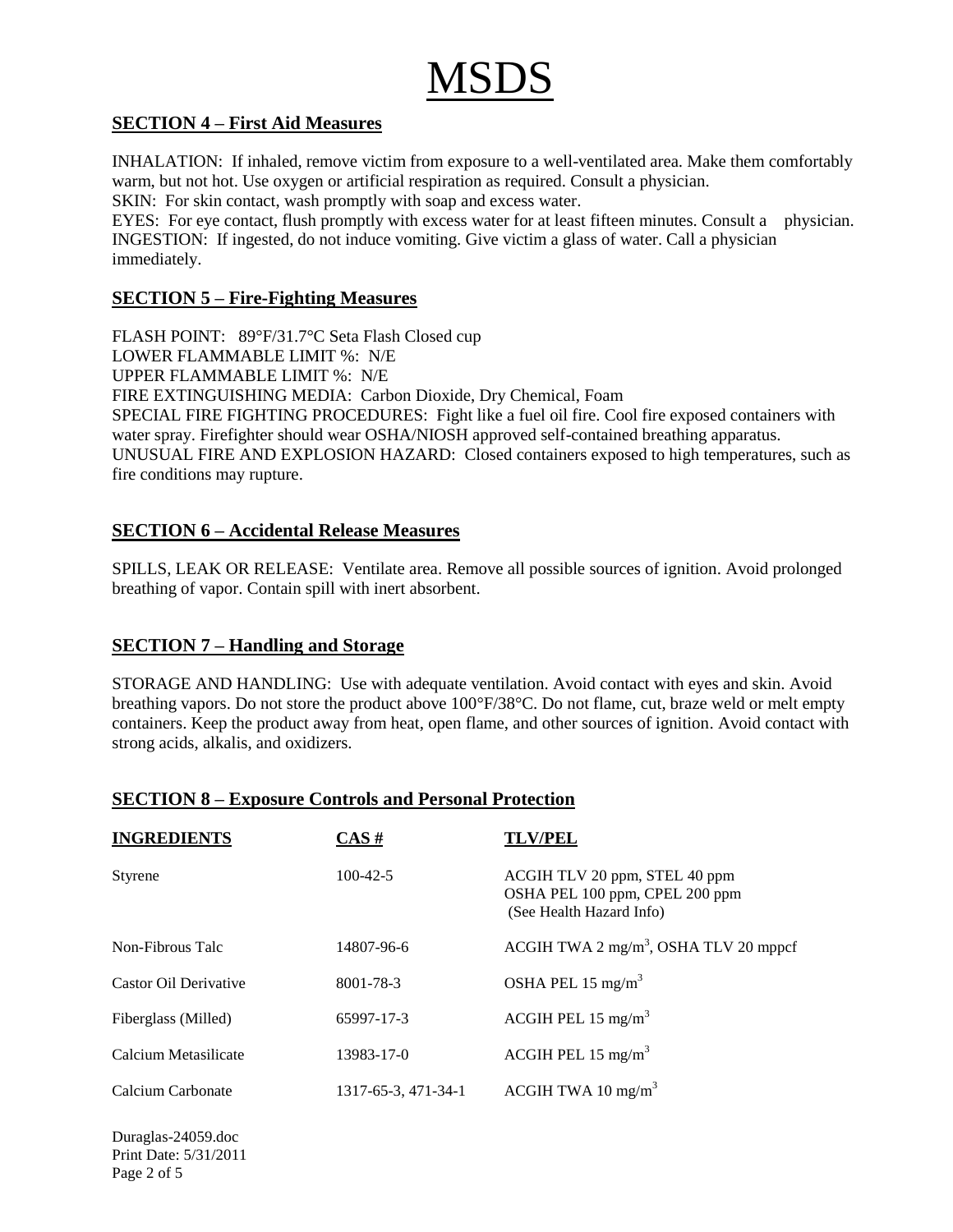RESPIRATORY PROTECTION: If component TLV limits are exceeded, use NIOSH/MSHA approved respirator to remove vapors. Use an air-supplied respirator if necessary.

VENTILATION: Use adequate ventilation in volume and pattern to keep TLV/PEL below recommended levels. Explosion-proof ventilation may be necessary.

PROTECTIVE GLOVES: To prevent prolonged exposure use rubber gloves; solvents may be absorbed through the skin.

EYE PROTECTION: Safety Glasses or goggles with splash guards or side shields.

OTHER PROTECTIVE EQUIPMENT: Wear protective clothing as required to prevent skin contact.

## **SECTION 9 – Physical and Chemical Properties**

APPEARANCE: Green paste, fibrous texture SPECIFIC GRAVITY: 1.65 VAPOR PRESSURE (mmHG): Heavier than air BOILING POINT: N/Av VAPOR DENSITY: Heavier than air EVAPORATION RATE (Ethyl Ether  $= 1$ ): Slower than Ethyl Ether VOLATILES BY WEIGHT: 13-20% SOLUBILITY IN WATER: None VOC: Grams/Liter = less exempts 242; Loss upon curing approx. 2.0 g/l

## **SECTION 10 – Stability and Reactivity**

STABILITY: Stable CONDITIONS TO AVOID: Open flames, sparks, heat, electrical and static discharge. INCOMPATIBILITY MATERIALS TO AVOID: Strong acids, alkalis, oxidizers. HAZARDOUS DECOMPOSITION PRODUCTS: Carbon Dioxide, Carbon Monoxide, and Carbon. HAZARDOUS POLYMERIZATION: Will not occur.

## **SECTION 11 – Toxicological Information**

#### **CHRONIC EFFECTS:**

Overexposure to this material has apparently been known to cause the following effects in lab animals: Eye, skin, lung, and central nervous system damage.

| <b>CARCINOGEN: YES</b> |     | NO X |
|------------------------|-----|------|
| TERATOGEN:             | YES | NO X |
| MUTAGEN:               | YES | NO X |

#### **STYRENE CARCINOGENICITY**

Styrene is listed by IARC to be a possible carcinogen. Styrene studies have shown that Styrene causes cancer in certain laboratory animals. However, there is insufficient evidence to conclude that Styrene is a human carcinogen.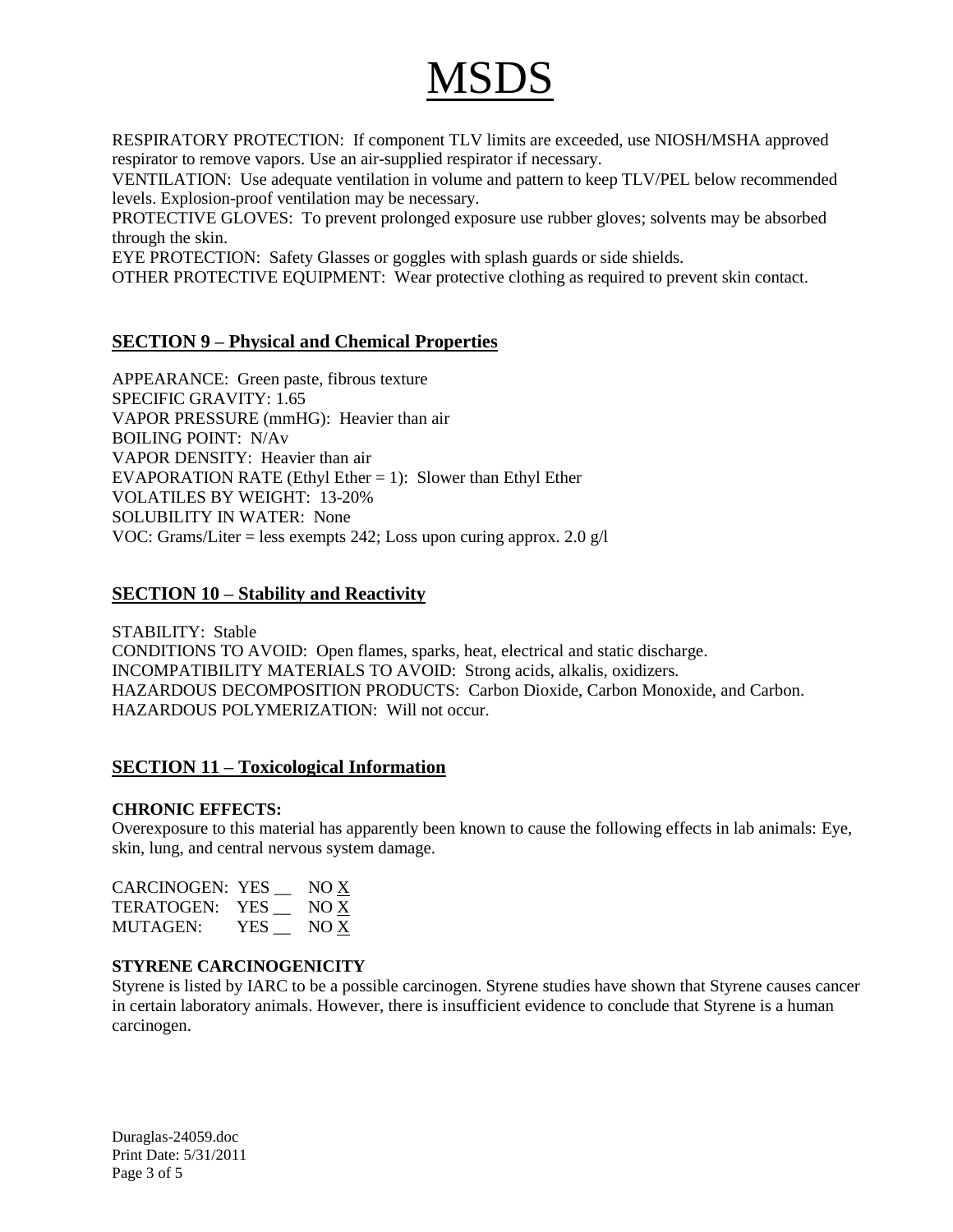# **SECTION 12 – Ecological Information**

 $N/E$ 

# **SECTION 13 – Disposal Considerations**

WASTE DISPOSAL: Dispose of in accordance with local, state, and federal regulations.

## **SECTION 14 – Transport Information**

**For Ground Transport: In USA** Consumer Commodity ORM-D or Limited Quantity

#### **For Air Transport:**

Must be re-boxed to UN specified packaging in quantities of no more than 5 kg per fiberboard box UN3269, Polyester Resin Kit, 3, PGIII Packing Instruction 370

#### **For Ocean Transport:**

UN3269, Polyester Resin Kit, 3, PGIII, F/P 31.7°C EMS # F-E, S-D, In limited quantity

## **SECTION 15 – Regulatory Information**

#### CALIFORNIA PROPOSITION 65:

Trace amounts of some chemicals known to the State of California to cause cancer, birth defects, or other reproductive harm may be present in this product.

#### SECTION 313 SUPPLIER NOTIFICATION:

This product contains the following toxic chemicals subject to the reporting requirements of the Emergency Planning and Community Right-To-Know Act of 1986 and 40 CFR 372:

| <b>CHEMICAL NAME</b> | CAS        | % BY WGT |  |
|----------------------|------------|----------|--|
|                      |            |          |  |
| Styrene              | $100-42-5$ | 15-20%   |  |

This information must be included in all MSDS that are copied and distributed for this chemical.

## **SECTION 16 – Other Information**

| HMIS RATING: | Health                                 | າ | $4 =$ Extreme         |
|--------------|----------------------------------------|---|-----------------------|
|              | Fire                                   | 3 | $3 = High$            |
|              | Reactivity                             |   | $2 = \text{Moderate}$ |
|              |                                        |   | $1 =$ Slight          |
|              |                                        |   | $0 =$ Insignificant   |
|              | Personal Protection - See Section VIII |   |                       |

 $\alpha$  and  $\alpha$  - See Section  $\alpha$ 

Duraglas-24059.doc Print Date: 5/31/2011 Page 4 of 5